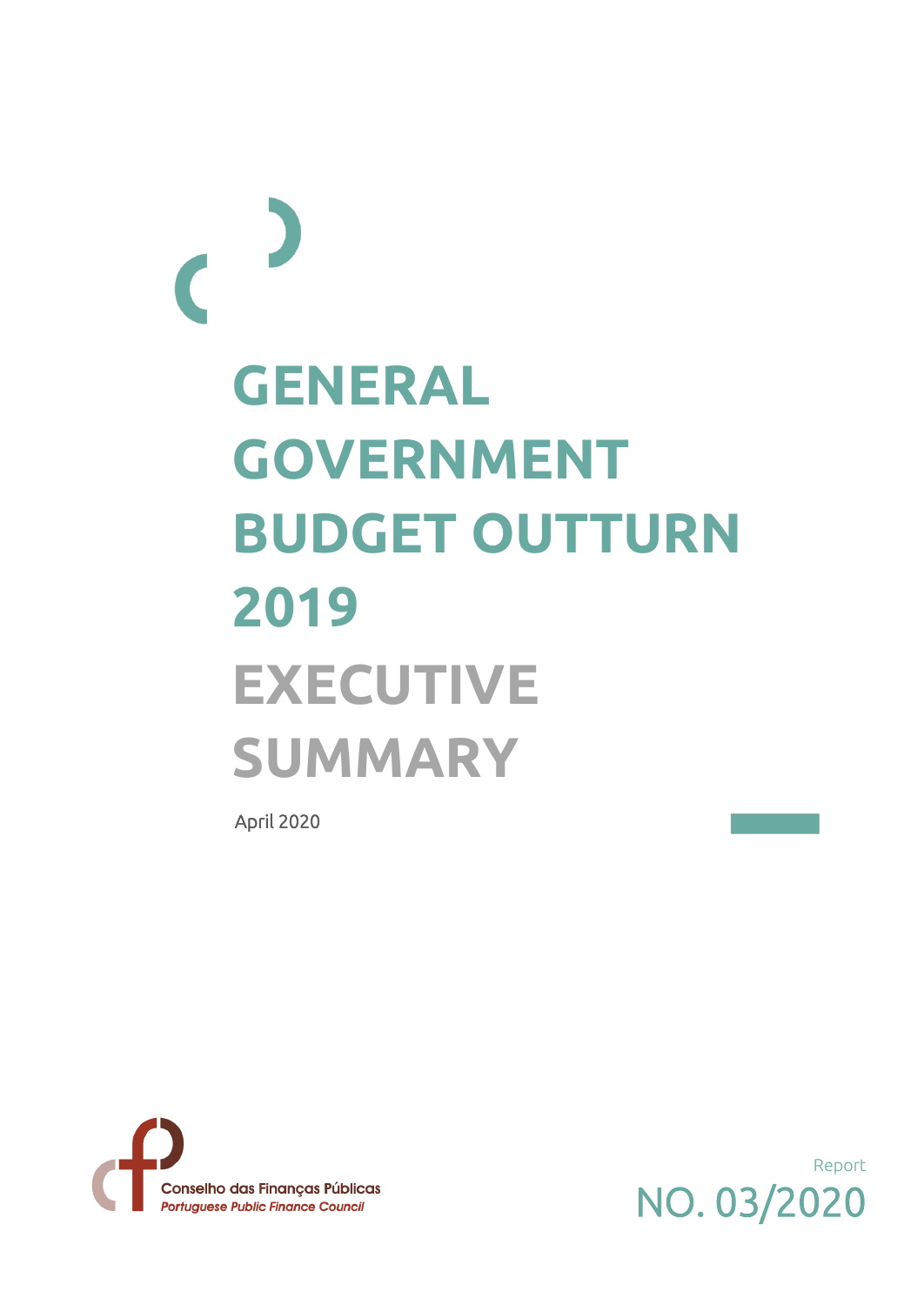# EXECUTIVE SUMMARY

### *Balances, adjustment and fiscal stance in 2019*

In 2019, General Government (GG) recorded a financing capacity of 0.2% of GDP, confirming the surplus estimate advanced by CFP last October. This result, which concludes the correction of the budgetary imbalance initiated in the adjustment programme period (2011-2014), constitutes the first annual surplus in the comparable national accounts statistical series, available from 1995 onwards. The surplus achieved in 2019 thus contrasts with the estimated deficit anticipated by the Ministry of Finance in the budgetary planning documents. The improvement in the budgetary balance by 0.6 p.p. of GDP was higher than expected, although penalised by the greater impact of temporary and oneoff measures than initially foreseen. The primary surplus (3.2% of GDP) was higher than the one obtained in 2018 (2.9% of GDP).

Excluding the effect of one-off and temporary measures, the general government budgetary balance corresponded to 0.8% of GDP in 2019, an annual improvement of 0.8 p.p. of GDP. The reduction of the interest burden on GDP justifies around half of this improvement, the other half being the result of the discretionary action of the policy maker, since cyclical developments in the economy did not benefit the evolution of the budgetary position, according to the methodology used.

Based on the available information and the EU's Commonly Agreed Methodology, correcting the budgetary balance for the effects of the business cycle and one-off measures and temporary, the structural balance in 2019 is estimated to have been close to the Medium-Term Objective (MTO) by reaching structural balance. This is an improvement of 0.8 p.p. of GDP, which was due in roughly equal parts to the reduction of interest burden and the improvement of the structural primary balance (0.4 p.p. of GDP), reflecting the government's discretionary action.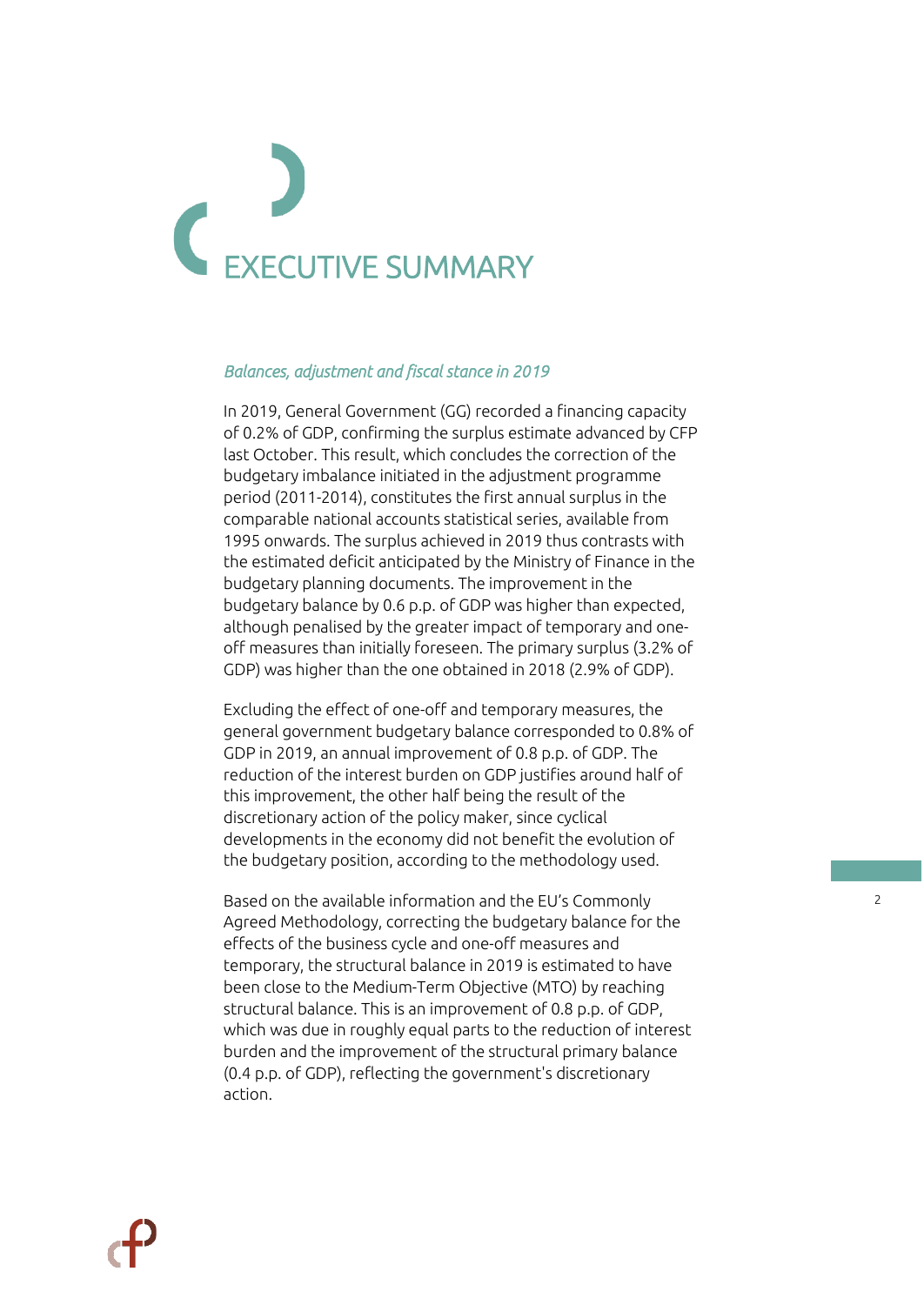### *Assessment of compliance with budgetary rules in 2019*

Within the framework of the requirements established in the preventive aspect of the Stability and Growth Pact (SGP) and in the recommendation of the Council of the European Union (EU) addressed to Portugal for the year 2019, the reading of the budgetary effort made on the basis of the structural balance points to compliance with the general rule of annual improvement foreseen in the Budgetary Framework Law (0.5% of GDP), as well as that established in the SGP and in the recommendation of the Council of the European Union (EU). This budgetary effort also ensures compliance with the debt criterion in the last year of the transitional period (2019).

Notwithstanding these developments, net primary expenditure continued to grow at a nominal rate above the maximum recommended increase. According to CFP calculations, the estimated nominal growth of primary expenditure net of discretionary measures and one-off temporary measures would have been above the maximum recommended increase of 0.7%. This excess of expenditure over the recommended one constitutes a deviation above the 0.5% of GDP threshold from which a risk of significant deviation (from the convergence path towards the MTO) can be pointed out. The default on this expenditure rule contrasts with the reading provided by the structural balance, since half of the improvement in the structural balance is due to the decrease in interest payments that are excluded from the primary expenditure indicator.

### *Revenue and expenditure in 2019*

In 2019, general government revenue grew by 3.8%, practically in line with the change in GDP, with the ratio of that budgetary aggregate to GDP standing at 42.9%, the same as in 2018. Tax and social contributions revenue continued to be crucial to the evolution of revenue. More than four-fifths of general government tax revenue was due to the good performance of indirect tax revenue, the 3.9% variation of which was mainly based on the growth of net VAT revenue (5.4%). Direct taxes made a smaller contribution to the evolution of tax revenue by reaching a growth of 0.9%. This variation reflects the positive performance of net income from personal income tax and other direct taxes, largely absorbed by the fall in corporate income tax (2.1%). Social contributions recorded robust annual growth (6.3%), based almost entirely on the performance of effective social contributions, which continued to outperform remuneration (4.5%) throughout 2019. This evolution contributed to increase the weight of effective social contributions in nominal output, raising the tax burden to a maximum of 34.7% of GDP. Non-tax and non-contributory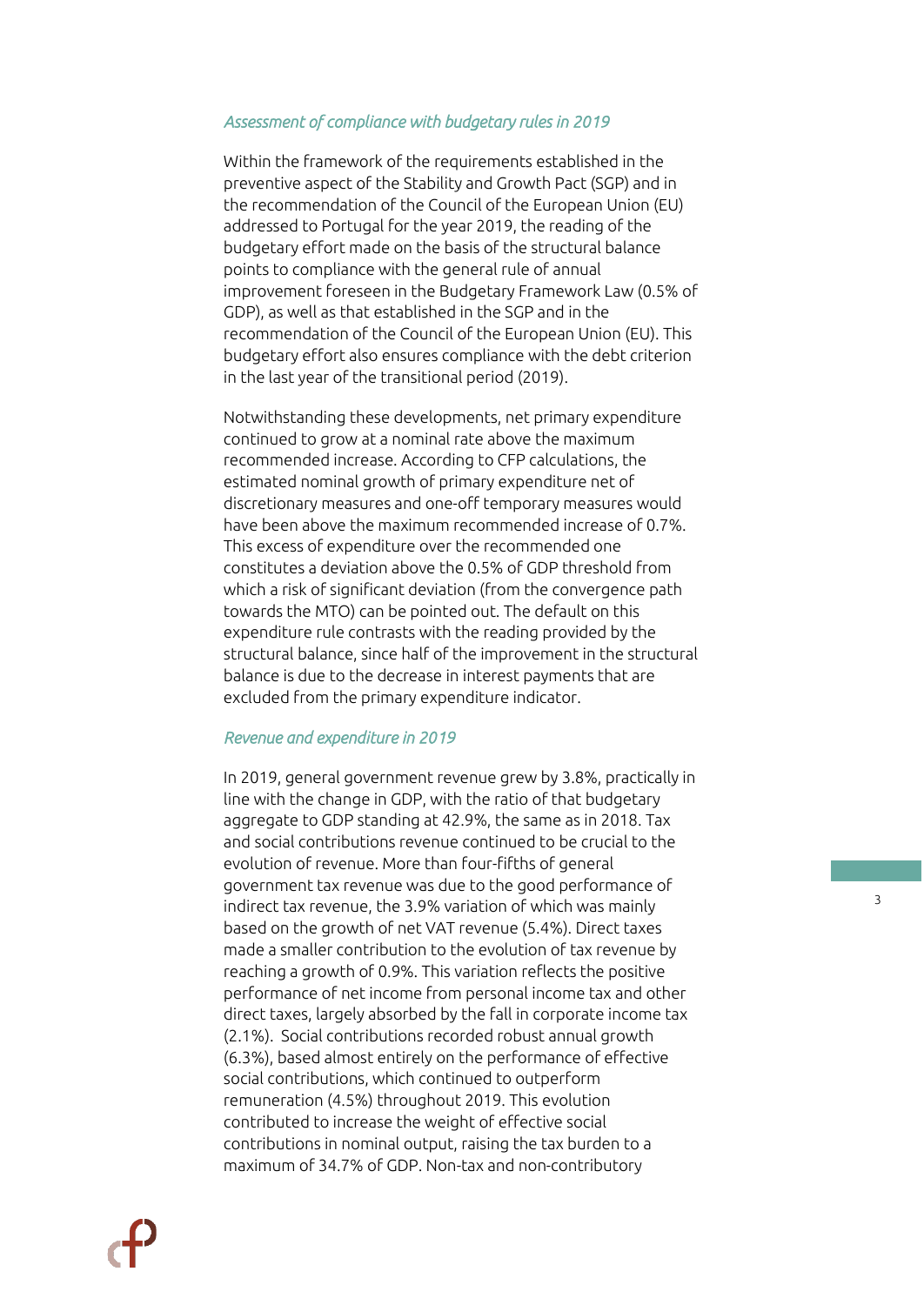revenue grew again in 2019. The sales and dividends received explained this evolution mitigated by the reduction in capital revenue, which reflects the lower amount of recovery in 2019 of the guarantee provided by the State to BPP.

The execution of public revenue in 2019 was higher than expected, reflecting an annual growth rate 0.3 p.p. higher than that forecast in the 2019 State Budget (3.5%). This evolution was exclusively due to the contribution of current revenue (3.9% vs. 2.9% in the State Budget for 2019), since capital revenue was lower than that forecast by the MF (-9.6% vs. 59.4% in the State Budget for 2019).

As regards public expenditure, this aggregate increased by 2.3% in 2019. As it was a lower growth than nominal GDP, expenditure decreased its share in GDP by 0.7 p.p.. The nominal increase was justified by current primary expenditure, as a result of an acceleration in the growth of social transfers and compensation of employees. Interest and intermediate consumption were the only current expenditure items that recorded a nominal reduction from 2018. While for interest expenditure it was the fifth consecutive year of reduction, the last time that intermediate consumption had recorded a nominal reduction was in 2013. Part of the containment of this expenditure is expected to result from the management of withholdings, although the increase in final withholdings was slight in 2019. Capital expenditure declined despite an increase in FBCF and despite the effect of temporary measures being more unfavourable than in 2018. Without the effect of these one-off measures, capital expenditure would have decreased more sharply and public expenditure growth would have decelerated from 3.4% in 2018 to 2.0% in 2019.

Compared to what was foreseen in the Budget for 2019, public expenditure was lower than expected, mostly due to a lower than forecast interest burden. Primary expenditure was virtually in line with the forecast because the unfavourable deviation in current primary expenditure was more than offset by a favourable deviation in capital expenditure. Within the scope of the latter, the unfavourable deviation in "other capital expenditure" (due to the impact of the recapitalisation of Novo Banco being larger than forecast in the State Budget for 2009 and also due to the unforeseen judicial decision to compensate the highway PPP Autoestradas do Douro Litoral) was more than accommodated by the behaviour of FBCF, which last year was again far below forecast. As a percentage of GDP, public expenditure decreased from 43.4% in 2018 to 42.7% in 2019, staying below the 43.5% forecast in the State Budget for 2009 (although the size of this gap is influenced by the fact that nominal GDP was almost 3 thousand million euros higher than forecast).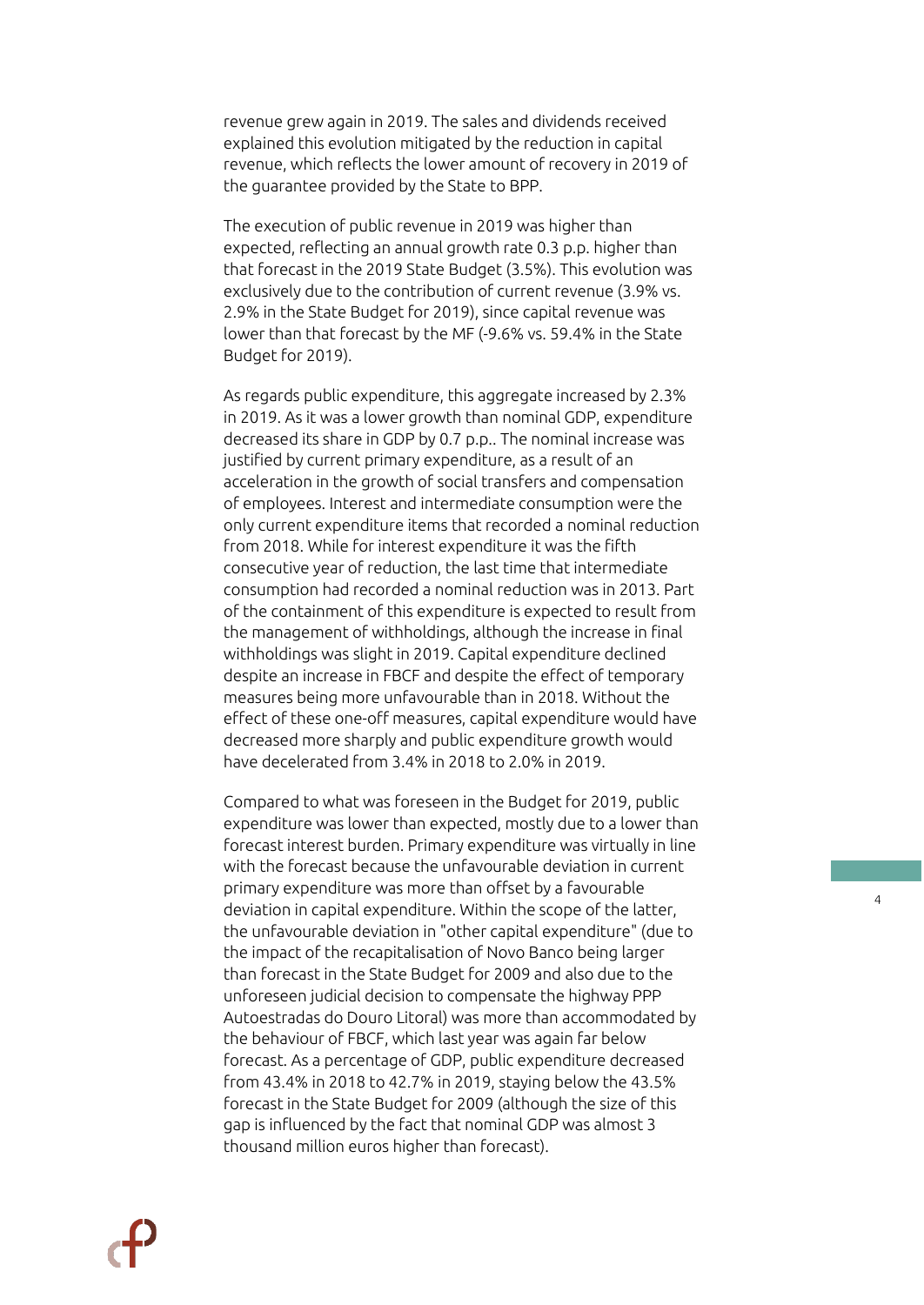## *Subsectors in 2019*

Social Security Funds were the GG sub-sector that contributed most to the improvement in the budgetary balance in 2019. The increase in the surplus of this sub-sector, by approximately 0.4 p.p. of GDP, represented almost two thirds of the 0.6 p.p. of GDP improvement observed for the General Government balance. Regional and Local Government resumed in 2019 the positive contribution to the improvement of the balance by raising its surplus by 0.2 p.p. of GDP. With an equally positive contribution, Central Government recorded a reduction of its deficit by 0.1 p.p. of GDP, mainly determined by nominal GDP growth above the marginal change in its balance.

### *Public debt developments in 2019*

The public debt ratio continued in 2019 the downward trajectory begun two years ago, reaching 117.7% of GDP, a figure that is below the latest estimate advanced by MF in POE/2020 (118.9%). The annual reduction of the debt ratio by 4.3 p.p. of GDP was due to the favourable contributions of the primary balance (3.2 p.p.) and the dynamic effect (1.6 p.p.), which size was sufficient to cancel out the unfavourable contribution of the deficit-debt adjustment (0.5 p.p.) resulting from a higher amount of net acquisition of financial assets, namely securities other than shares.

In the area of financing, the non-resident sector strengthened its position as the largest public debt creditor in 2019 by holding 68% of those liabilities. The increase in the volume of debt held by external creditors (from 28% in 2018 to 30% of the total) and the financing of the Eurosystem, through the Public Sector Purchase Programme, which in 2019 accounted for 18% of Portuguese debt, 1% more than in 2018, contributed to this. Conversely, the share of debt under the Economic and Financial Assistance Programme declined to 20%, as a result of the early repayment of 2 thousand million euros of the FEEF loan. The debt held by the resident sector decreased slightly in 2019, justified by the lower financing of the financial sector.